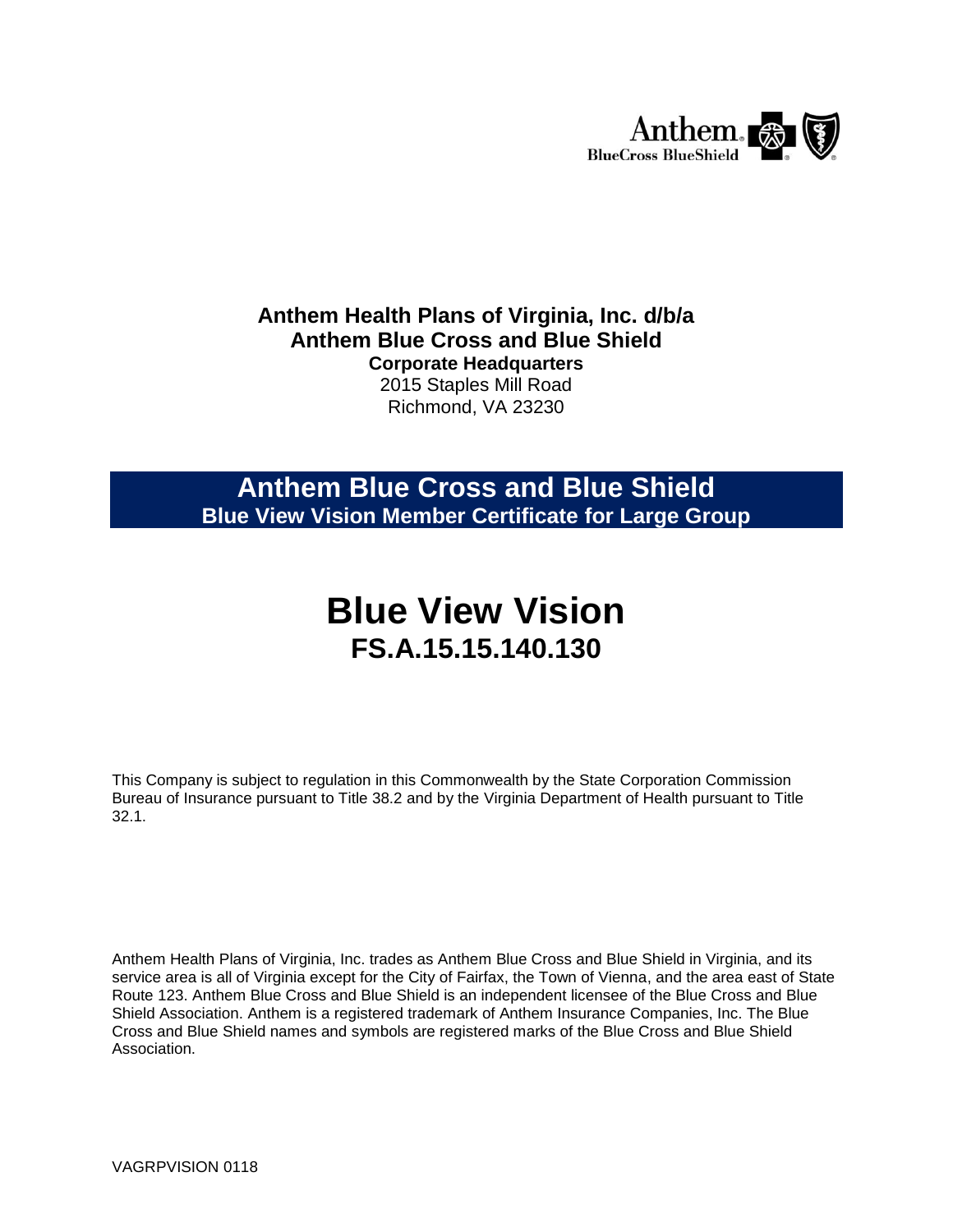# **Welcome!**

Thank you for choosing Anthem Blue Cross and Blue Shield (Anthem) for your vision care coverage. The following materials make up your certificate:

- this booklet (your *certificate*);
- your application, if any; and
- any endorsements or riders.

Your employer (also referred to as your *group*) has the following documents which are part of the terms of your *plan*:

- the *group contract*; and
- the group master application.

This booklet contains important information such as what vision care services are covered and how they will be covered. It replaces any older booklets issued to you for this vision plan.

Within the booklet *members* are referred to as "you" or "your". Anthem is referred to as "we," "us" or "our." All italicized words have special meanings that are defined in the Definitions section of this booklet.

Please review this booklet so you know where to find the information that you may need. Store it in a convenient place and refer to it whenever you have questions about your vision care coverage.

1) Virketts

Jeff Ricketts President

**IMPORTANT NOTE:** You have been enrolled in this vision *plan* by your employer. If you (the *subscriber*) and/or your *dependents* did not complete an enrollment form for this coverage, this *plan* is not contestable.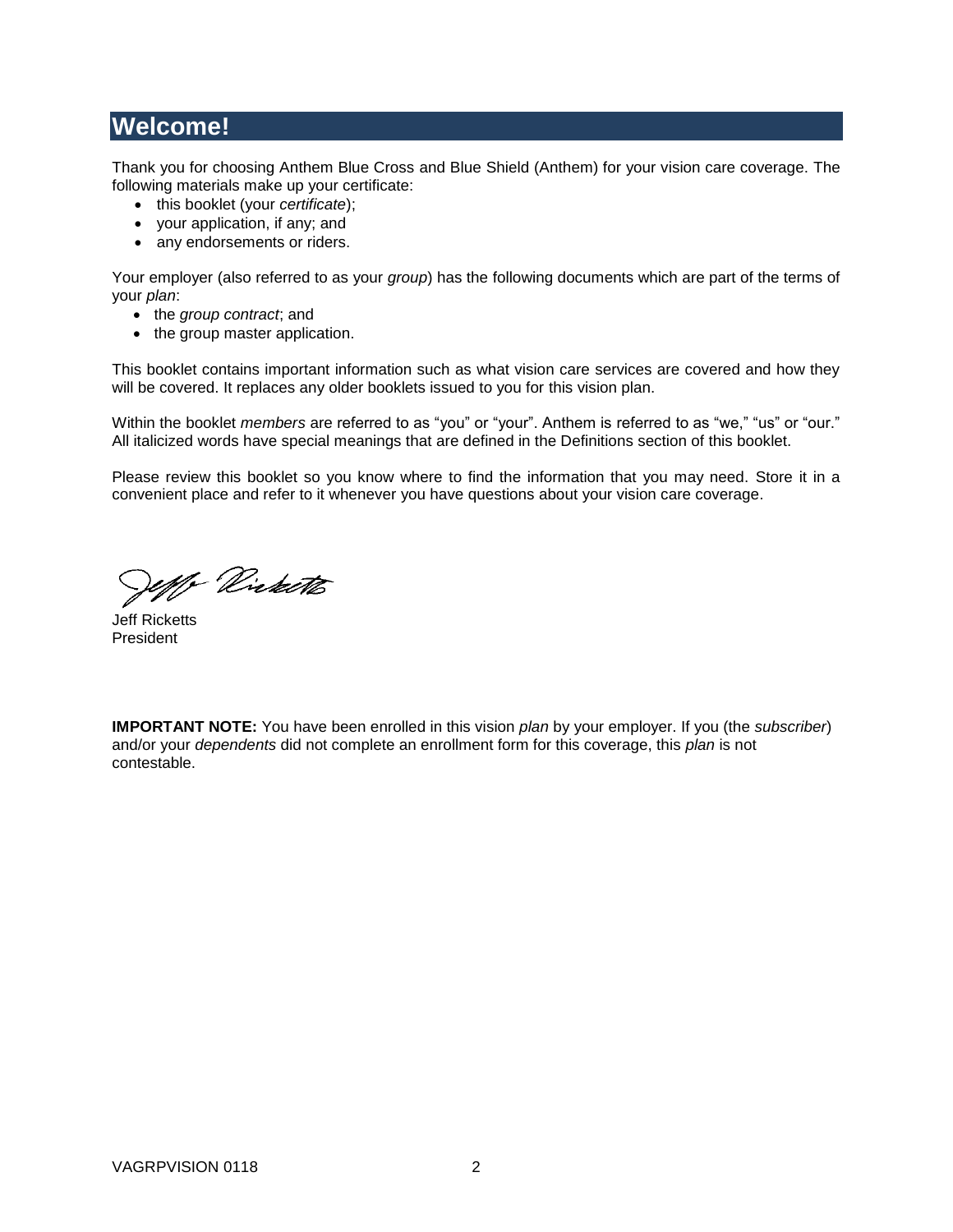### <span id="page-2-0"></span>**Contact Us**

If you have questions about your coverage or need assistance finding a Blue View Vision *network provider*, please contact us.

**For Customer Service** Anthem Blue Cross and Blue Shield P.O. Box 8504 Mason, OH 45040-7111 (866) 723-0515

**Visit us on-line** www.anthem.com

**Hours of Operation Monday – Saturday:** 8:30 a.m. to 11:00 p.m. Eastern Time

**Sunday:** 11:00 a.m. to 8:00 p.m. Eastern Time

### **IMPORTANT INFORMATION REGARDING YOUR INSURANCE**

In the event you need to contact someone about this insurance for any reason please contact your agent. If no agent was involved in the sale of this insurance, or if you have additional questions you may contact the insurance company issuing this insurance at the following address and telephone number:

Anthem Blue Cross and Blue Shield P.O. Box 8504 Mason, OH 45040-7111 (866) 723-0515

If you have been unable to contact or obtain satisfaction from the company or the agent, you may contact either of the following offices for assistance:

Office of the Managed Care Ombudsman Bureau of Insurance P.O. Box 1157 Richmond, VA 23218 Toll-free phone: 1-877-310-6560 Richmond Metro Area: 1-804-371-9032 E-Mail: ombudsman@scc.virginia.gov

Center for Quality Health Care Services and Consumer Protection 3600 W. Broad Street, Suite 216 Richmond, VA 23230 Toll free phone: (800) 955-1819 Richmond Metro Area: (804) 367-2106 Website: www.vdh.state.va.us

Written correspondence is preferable so that a record of your inquiry is maintained. When contacting your agent, company or the Bureau of Insurance, have your policy number available.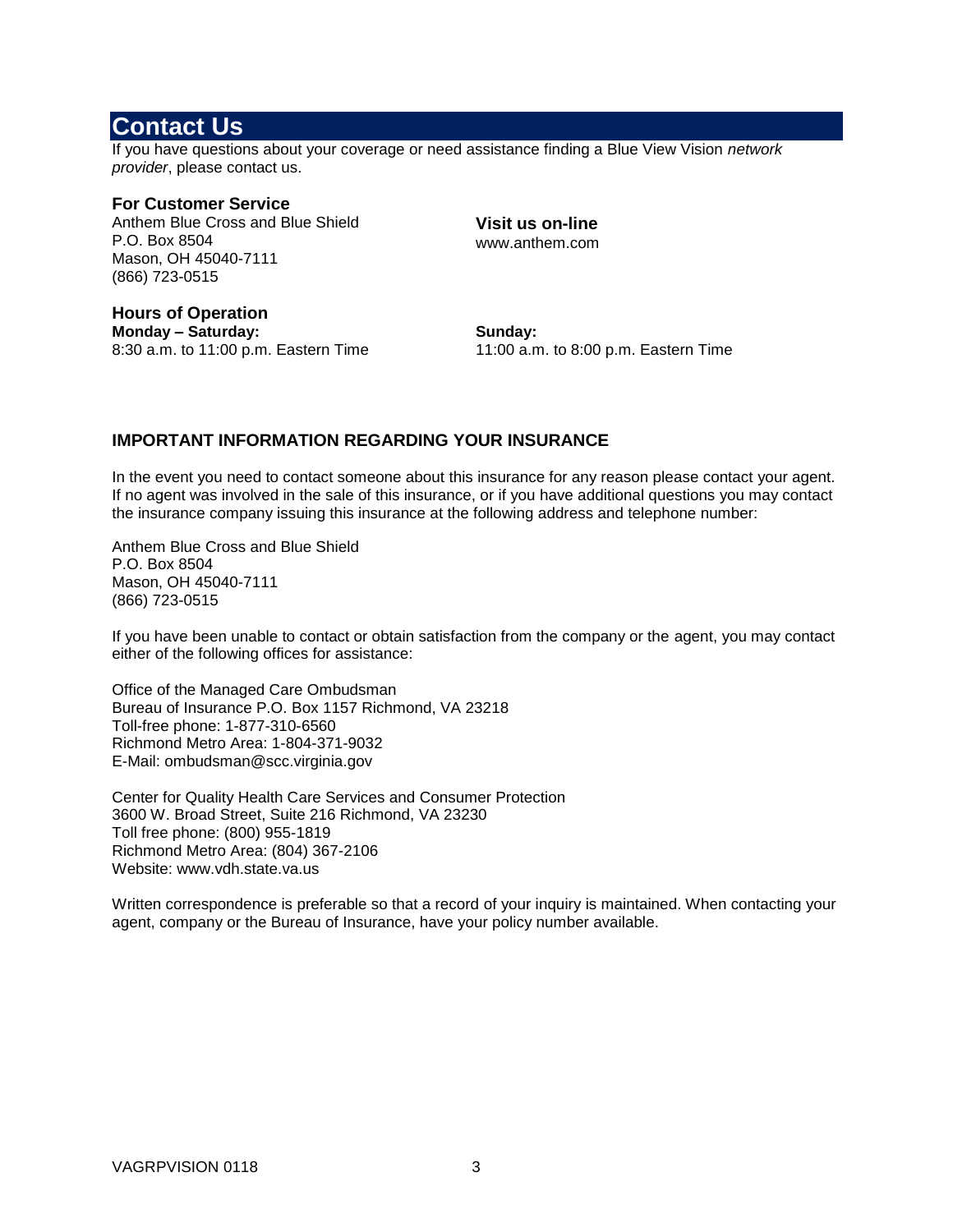# **Table of Contents**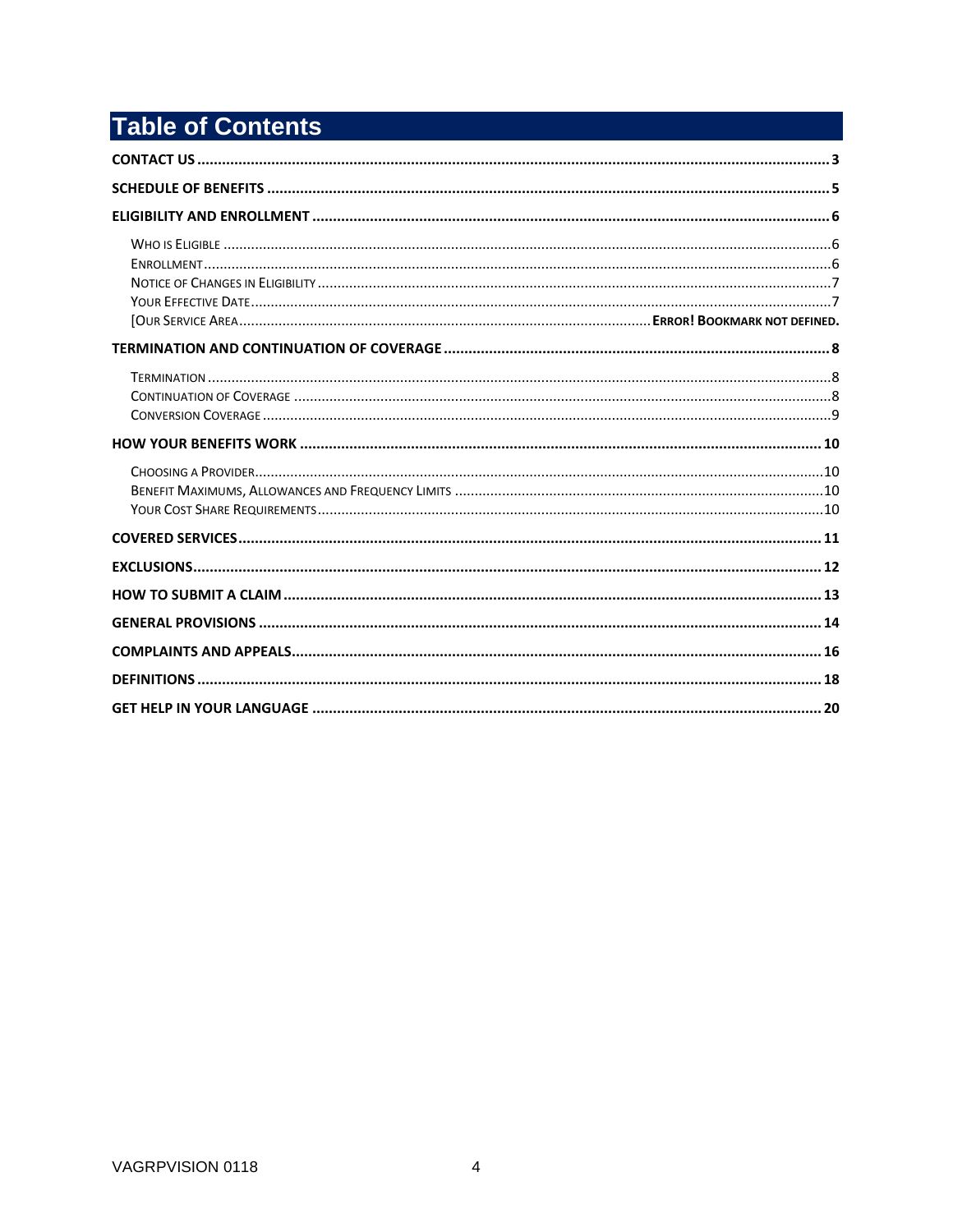# <span id="page-4-0"></span>**Schedule of Benefits**

This schedule is an outline of your benefits. You need to refer to the entire booklet for complete information about the benefits, conditions, limitations and exclusions of your *plan*.

| <b>Vision Care</b><br><b>Services</b>                                                                                                                                                                        | <b>Benefit</b><br><b>Frequency</b> | <b>In-Network</b>                      | <b>Out-of-Network</b><br><b>Reimbursement</b>                           |  |
|--------------------------------------------------------------------------------------------------------------------------------------------------------------------------------------------------------------|------------------------------------|----------------------------------------|-------------------------------------------------------------------------|--|
| <b>Routine Eye Exam</b>                                                                                                                                                                                      | Once every 12<br>months            | \$15 copay                             | Reimbursed Up to \$50                                                   |  |
| <b>Standard Plastic</b><br><b>Lenses</b><br>Single Vision<br><b>Bifocal</b><br>Trifocal                                                                                                                      | Once every 12<br>months            | \$15 Copay<br>\$15 Copay<br>\$15 Copay | Reimbursed Up to \$40<br>Reimbursed Up to \$55<br>Reimbursed Up to \$70 |  |
| Lenses include factory scratch coating at no additional cost. Polycarbonate photochromic lenses are<br>covered for dependent children under 19 with no additional cost when received from Network Providers. |                                    |                                        |                                                                         |  |
| <b>Contact Lenses</b>                                                                                                                                                                                        | Once every 12<br>months            |                                        |                                                                         |  |
| Elective (conventional<br>and disposable)                                                                                                                                                                    |                                    | \$130 Allowance                        | Reimbursed Up to \$105                                                  |  |
| Non-Elective                                                                                                                                                                                                 |                                    | Covered in Full                        | Reimbursed Up to \$210                                                  |  |
| Note: You may receive<br>a benefit for elective<br>contact lenses or non-<br>elective contact lenses,<br>but not both. Contact<br>lenses are in lieu of<br>eyeglass lenses                                   |                                    |                                        |                                                                         |  |
| <b>Contact Lenses Fit</b><br>and Follow-up                                                                                                                                                                   |                                    |                                        |                                                                         |  |
| <b>Standard Fit and</b><br><b>Follow</b><br>Includes two follow-up<br>visits with an allowance<br>of \$55 towards a<br>premium contact lens<br>fitting.                                                      |                                    | Covered in Full                        | Reimbursed Up to \$35                                                   |  |
| <b>Frames</b>                                                                                                                                                                                                | 1 Frame Once every<br>12 months    | \$140 Allowance.                       | Reimbursed Up to \$80                                                   |  |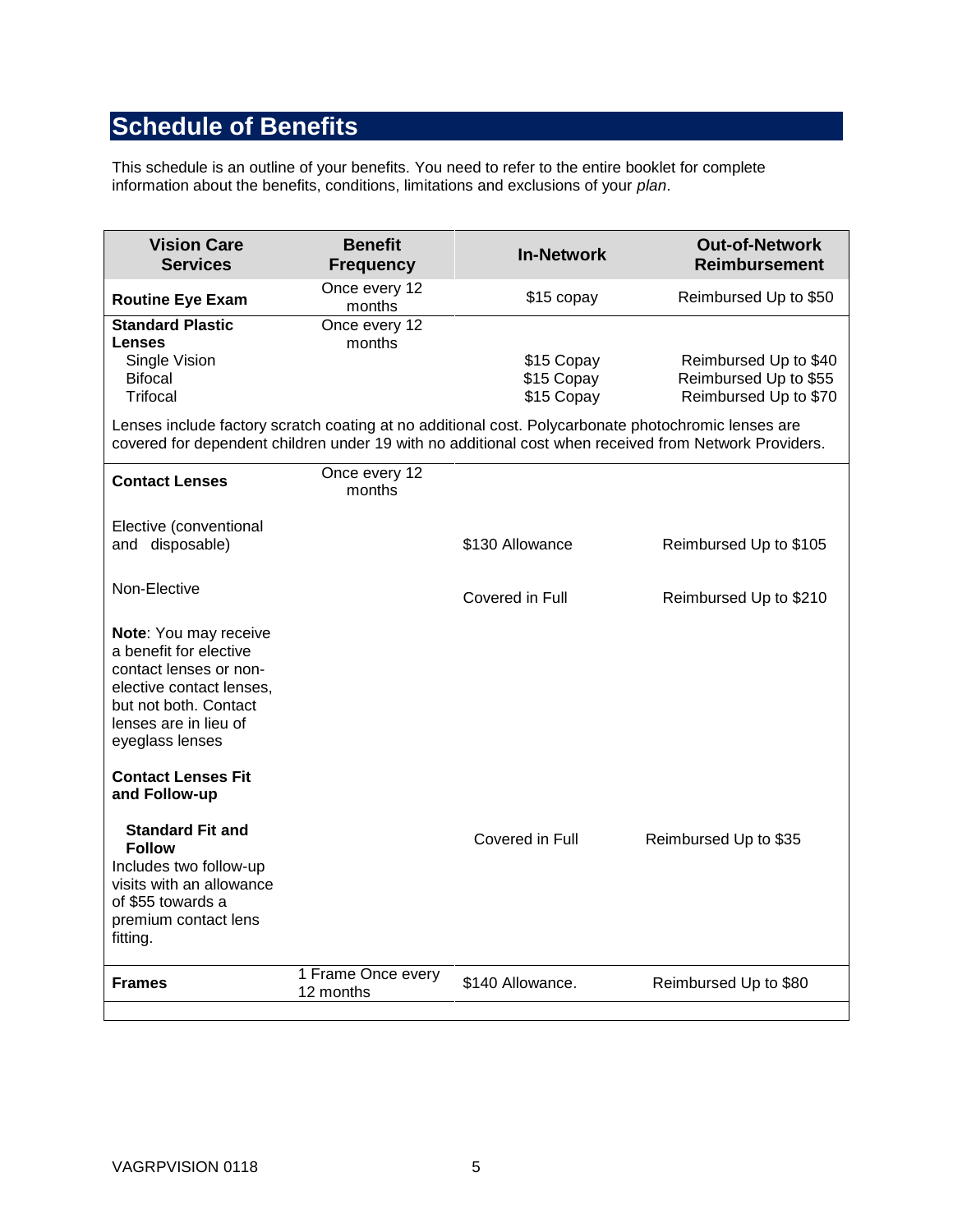# <span id="page-5-0"></span>**Eligibility and Enrollment**

### <span id="page-5-1"></span>**Who is Eligible**

**Subscriber.** You are eligible to be a subscriber and have coverage under this plan if you are an employee of the *group* and meet the *group's* eligibility criteria.

**Dependents.** You may enroll your eligible *dependents* for coverage under this *plan*. Your *dependents* are only eligible for coverage if they are one of the following:

- Spouse: Your spouse under a legally valid marriage.
- Domestic partner: Your domestic partner under a legally registered and valid domestic partnership. Check with your employer's human resources or benefits department to see if your domestic partner is eligible for coverage under this *plan*.
- Children: Your or your spouse's or domestic partner's child by blood or by law up to age 26. This includes your natural children, stepchildren, legally adopted children, children placed for adoption, foster children or children for whom you are the legal guardian or have been court-ordered to provide coverage.

Your children may continue coverage beyond the above stated age limit if:

- $\circ$  they are unmarried and incapable of self-support due to an intellectual disability or physical handicap;,
- o are financially dependent on you or your spouse [or domestic partner] for support and maintenance; and
- o were enrolled and disabled prior to reaching the limiting age of this *plan*.

You and the child's physician must fill out a disabled dependent form and provide it to us. Contact us to obtain the form. After two years from when you initially provided proof, we may ask for continued proof of the child's disability, but no more than once a year.]

**Newborn and Adopted Child Coverage.** You or your spouse's [or domestic partner's] newborn or adopted children will be covered for an initial period of 31 days from the date of birth, placement for adoption, or adoption. For an adopted child, the date of adoption is the date you assume or retain a legal obligation to support the child. If you want your newborn or adopted child to continue coverage beyond this time, you must contact your *group* within 31 days of the date of birth, placement for adoption, or adoption to add them to this plan.

### <span id="page-5-2"></span>**Enrollment**

**Initial Enrollment.** Your *group* will have an initial enrollment period for newly eligible employees or other members of the *group* and *dependents* to enroll for coverage. You may need to meet a waiting period established by the *group* before you can enroll for coverage. See your *group's* human resources or benefits department to determine if there are any waiting periods.

If you or your *dependents* do not enroll during the initial enrollment period you will only be able to enroll during and open enrollment or special enrollment period. Keep reading for more information on open and special enrollment periods.

**Open Enrollment.** At least once a year your employer will hold an open enrollment period. During the open enrollment period you and your *dependent*s can enroll for coverage. If you do not enroll during the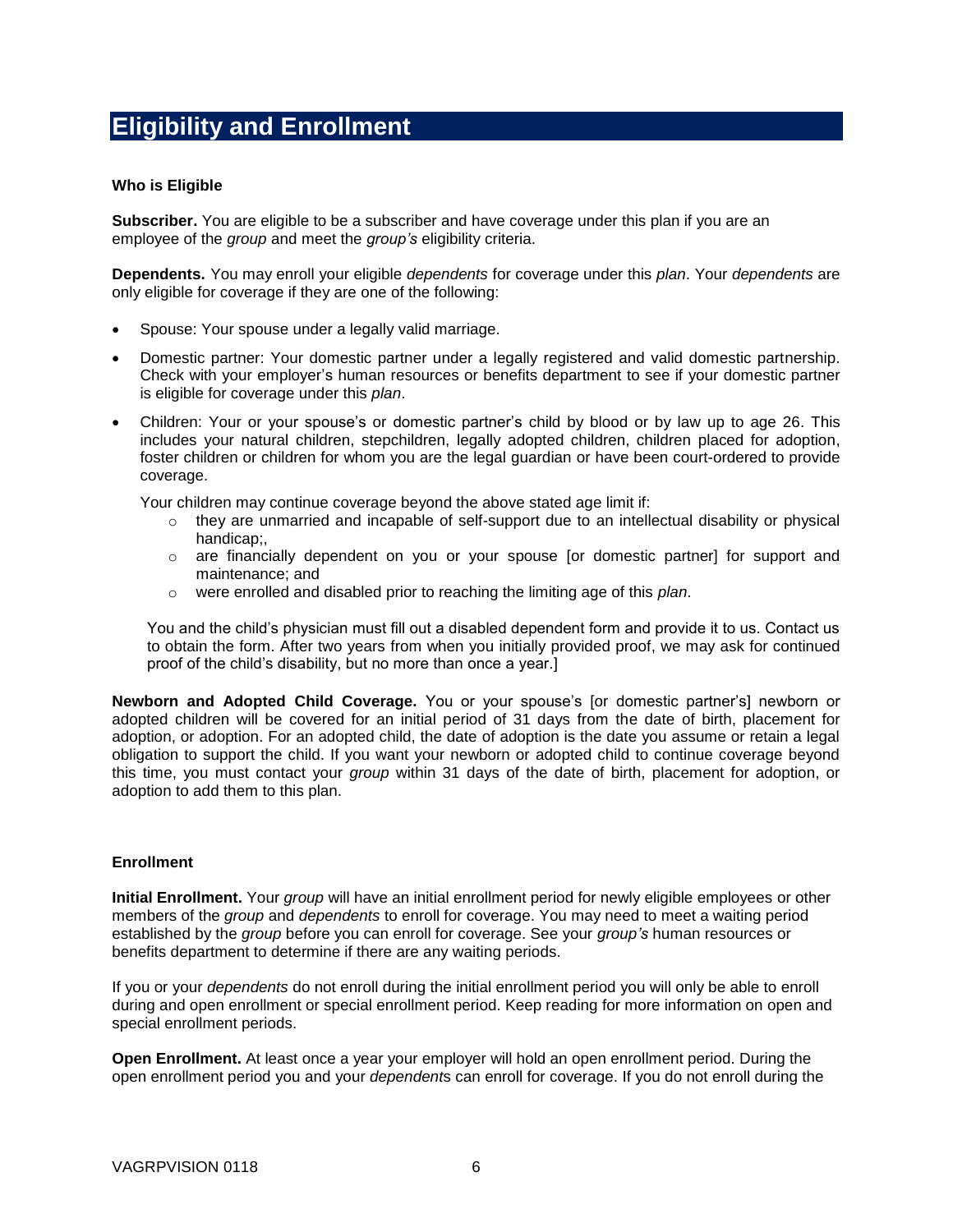open enrollment period, you may have to wait until the next open enrollment period, unless you qualify for a special enrollment period. See below for more information on special enrollment.

**Special Enrollment.** Your plan elections chosen during initial or open enrollment are intended to remain the same until the next open enrollment period. However, there may be times when you or your *dependent*s can enroll for coverage outside of the open enrollment period. This is allowed if you have certain qualifying events that happen. Qualifying events are:

- You or your *dependents* did not previously enroll for coverage because you had coverage under another group plan (including COBRA or other continuation coverage) and have since become ineligible for that plan. You must request enrollment within 31 days of this qualifying event.
- You have a change in the number of *dependents* due to marriage, birth, adoption, court order, legal guardianship, or death. You must request enrollment within 31 days of this qualifying event.
- You or your *dependents* lost coverage under Medicaid or a Children's Health Insurance Program (CHIP), or became eligible for a subsidy (state premium assistance program) under Medicaid or CHIP. You must request enrollment within 60 days of this qualifying event.

### <span id="page-6-0"></span>**Notice of Changes in Eligibility**

You must tell your employer's human resources or benefits department if there are any changes that will affect your or your *dependent*'s eligibility. This includes a change in address or a change in the number of your *dependents*. The *group* is then responsible to notify us of any changes according to the terms of the *group contract*. If your *group* fails to notify us of your changes in eligibility, it does not obligate us to pay for your vision care.

### <span id="page-6-1"></span>**Your Effective Date**

Your coverage begins at 12:01 a.m. Eastern Time on the *effective date*. Your *effective date* and enrollment requirements are described in the *group contract*. See your employer's human resources or benefits department for more information on your specific *effective date* under this *plan*.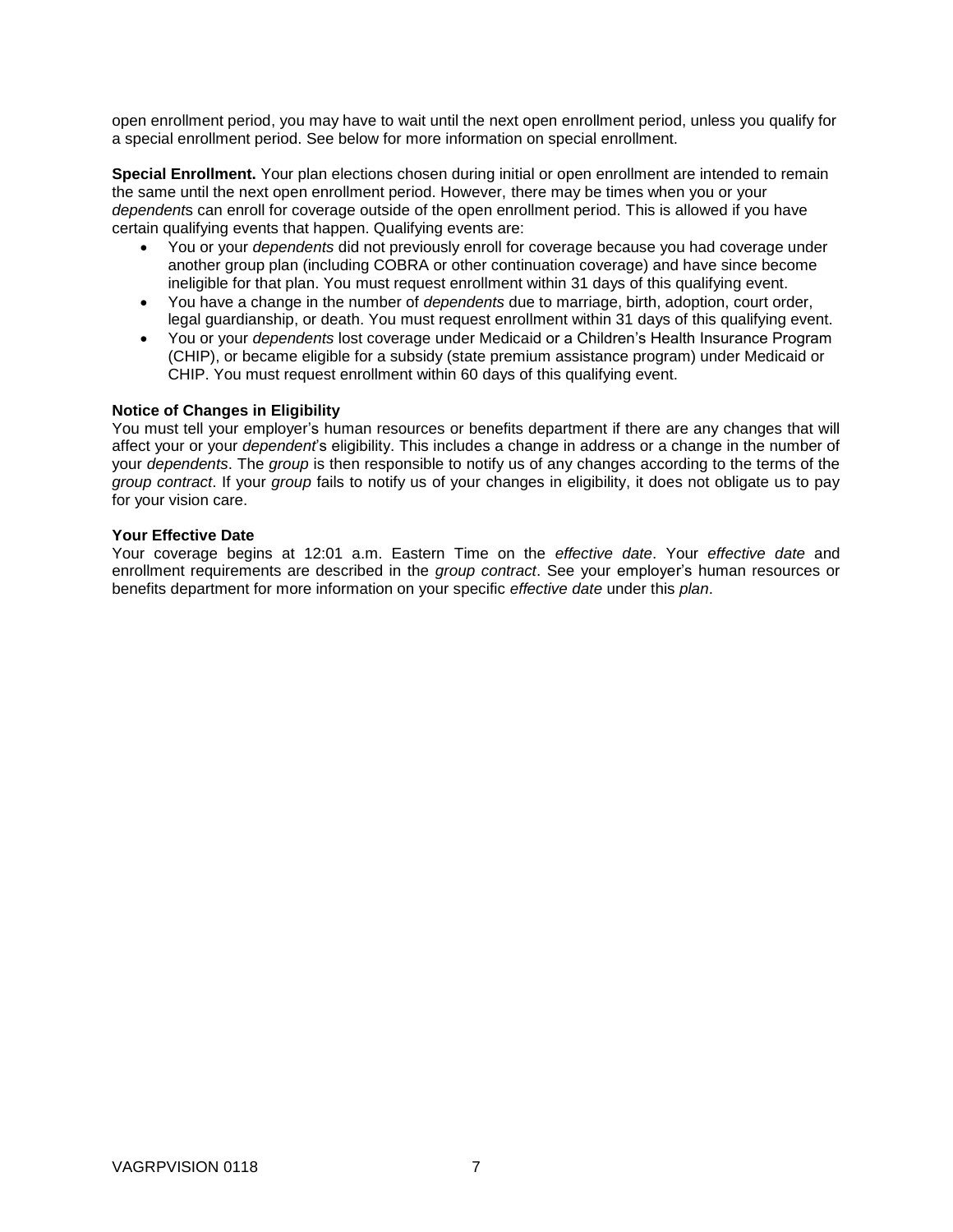# <span id="page-7-0"></span>**TERMINATION AND CONTINUATION OF COVERAGE**

### <span id="page-7-1"></span>**Termination**

This section explains how your coverage may end. Upon your *group's* anniversary date, this coverage will renew at the option of the *group*, as long as premiums are paid. Unless otherwise stated in this section, any notice of cancellation or nonrenewal will be delivered to your *group*.

**If Your Employer Cancels Coverage.** Your coverage will end if your [employer] [*group*] cancels coverage or on the date the *group contract* between us and your employer ends.

**If You Cancel Your Coverage.** If you want to cancel your or your *dependent's* coverage you need to notify your *group*. See your *group's* human resources or benefits department for more information on how to cancel your coverage. If you cancel, your *group* will be responsible to notify us in writing of the cancellation.

**If You or Your Dependents Are No Longer Eligible.** Coverage will end when you and/or your *dependents* no longer meet the eligibility requirements as outlined under the section Eligibility and Enrollment. When you or your *dependents* are no longer eligible, the date coverage ends is determined by the *group* in accordance with its eligibility requirements.

**Fraud or Misrepresentation.** We will cancel this coverage if there are fraudulent misstatements in your application (if any) or the *group's* master application.

**If Your Employer Does Not Pay the Premium.** We must receive the premium no later than the end of the grace period for your coverage to remain in force. If your [employer] [*group*] does not pay your premium by the end of the grace period as stated in the *group* contract, we may cancel this coverage.

**If You Fail to Pay the Premium.** If you fail to pay or fail to make satisfactory arrangements with the Group to pay your portion of the Premium, coverage will end as of the last date for which premium was paid.

**We Cease to Offer This Coverage.** If we cease to offer coverage in the group employer market, we will cancel your coverage in accordance with the terms and conditions of the laws of Virginia.

### <span id="page-7-2"></span>**Continuation of Coverage**

**COBRA Continuation of Coverage.** Your employer is subject to COBRA if they have more than 20 employees. COBRA allows you and your dependents to continue coverage for either 18, 29 or 36 months depending on the event.

COBRA coverage is available to you and your dependents for 18 months for the following events:

- You lose coverage due to a reduction in working hours, a layoff, or strike.
- You lose coverage because your employment ends. (For voluntary or involuntary loss, except for gross misconduct).

COBRA coverage is available to you and your dependents for 29 months for the following events:

 You or your dependent was disabled when coverage ended or within 60 days after the coverage ended. However, you or your dependent must continue to be disabled after 18 months has passed. The Social Security Administration must determine if you are disabled.

COBRA coverage is available to your dependents for 36 months for the following events:

- Your death.
- You become eligible for Medicare in the 18 months before an event listed above.
- You divorce or separate from your spouse.
- Your dependent children no longer qualify as dependents.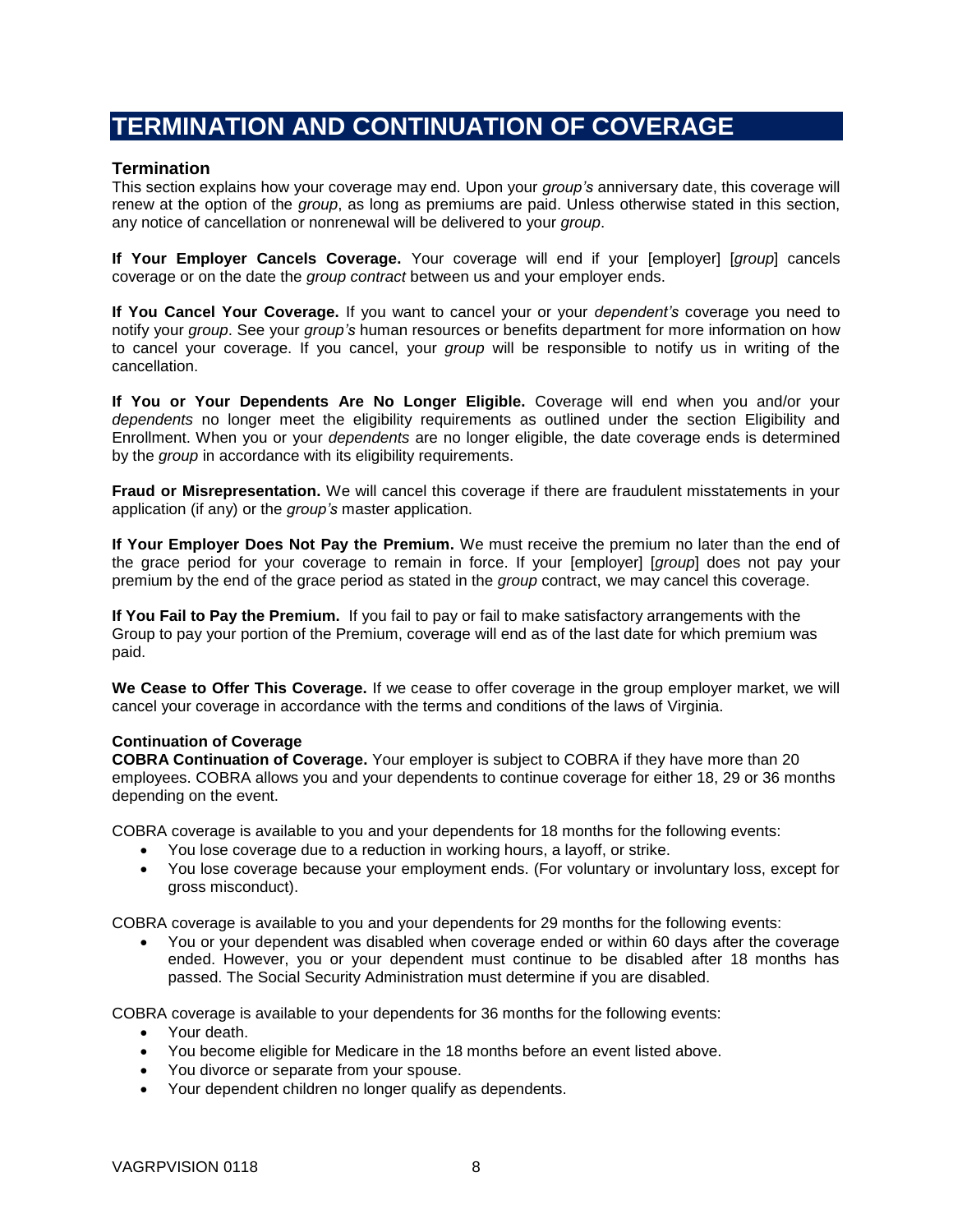You must notify your employer within 60 days if you or your dependents wish to continue coverage under COBRA after an event. Once notified, your employer will provide the information on how coverage under COBRA may continue, and must give us notice within 30 days of the event that you wish to continue coverage. Contact your employer for more information.

### *How Continuation of Coverage Ends*

Your continuation of coverage ends when the time period that you qualified for runs out. However, coverage may end before that time if one of the following occurs:

- The Group Contract between us and the employer ends. If your employer switches coverage you will be able to continue coverage under their new plan.
- You fail to pay the premium.
- You tell us in writing to cancel your coverage.
- The date your spouse remarries and becomes eligible under the new spouse's plan.

Coverage may also end for COBRA if the following occurs:

- You are eligible for coverage with another group. However, if your COBRA plan covers something that the other group doesn't then you may continue coverage. Your coverage will continue until the group covers that exclusion or you are no longer eligible.
- You get Medicare
- Your coverage was extended to 29 months and you are now no longer disabled.]

### <span id="page-8-0"></span>**Conversion Coverage**

Conversion is not available under this *plan*.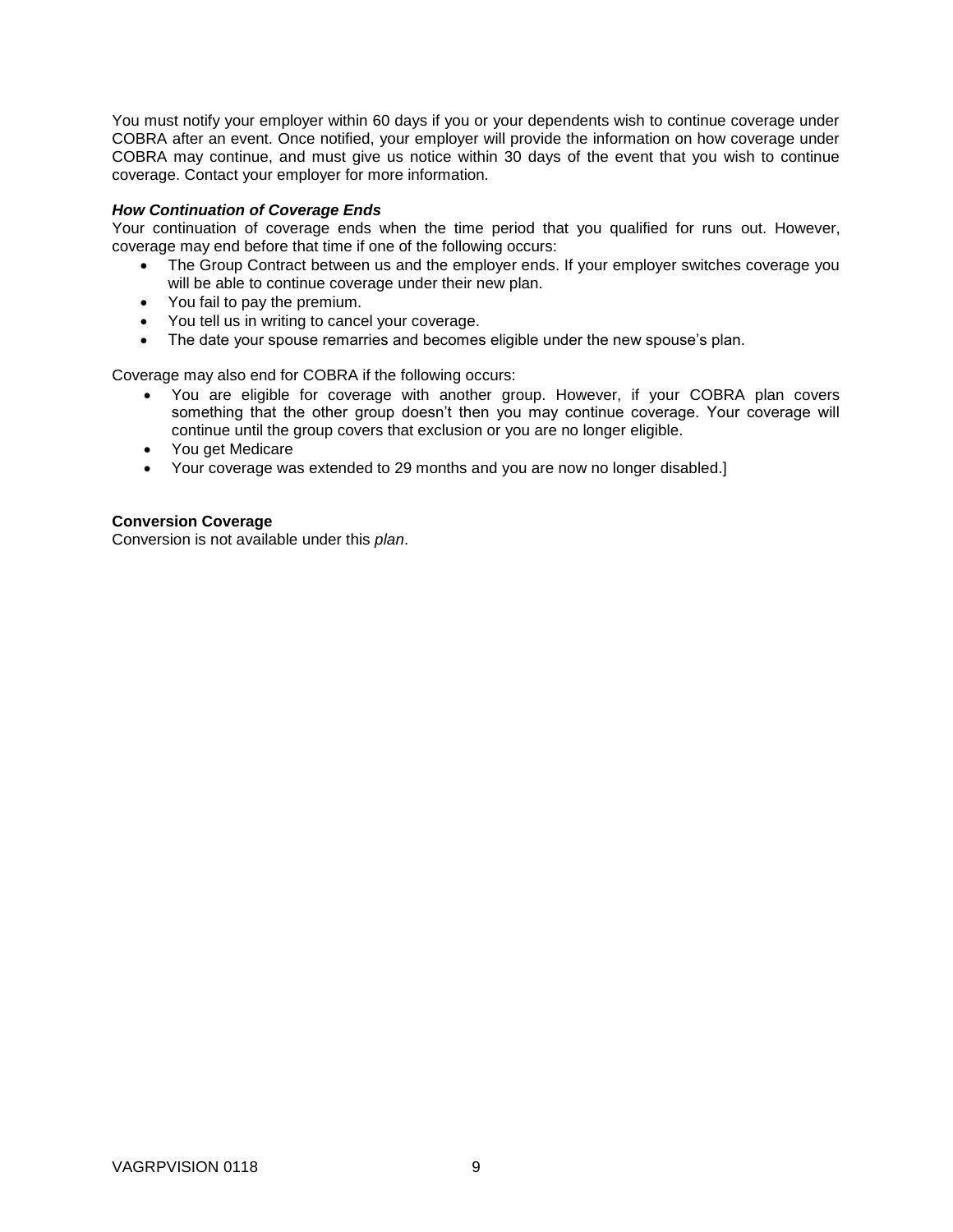## <span id="page-9-0"></span>**How Your Benefits Work**

This section tells you how we set the payment amount for *covered services*. It will also tell you more about what you pay out-of-pocket for *covered services*, as well as how your choice of *provider* may affect your out-of-pocket costs. The portion you must pay for *covered services* is stated in the Schedule of Benefits at the beginning of this *certificate*.

### <span id="page-9-1"></span>**Choosing a Provider**

Please read the following information so you will know from whom or what group of *providers* vision care may be obtained.

**Important Note:** We do not restrict or interfere with your right to select the *provider* of your choice, but your benefits are reduced when you use a *provider* who is not a *network provider*.

**Network Providers.** We have a network of vision care *providers* for you to use. We call them *network providers*, because they have agreed to take part in our Blue View Vision network. They have agreed to provide *covered services* to you for a negotiated rate. *Covered services* you receive from a *network provider* are considered In-Network care.

**IMPORTANT:** If you opt to receive optometric services or procedures that are NOT *covered services* under this *plan*, a *network provider* may charge you his or her usual and customary rate for such services or procedures. Prior to providing you with optometric services or procedures that are not covered services, the *provider* should provide you with a treatment plan that includes each anticipated service or procedure to be given and the estimated cost of each service or procedure. To fully understand your coverage, you may wish to review your *certificate*.

**Non-Network Providers.** *Non-network providers* are vision care *providers* that did not agree to participate in our Blue View Vision network network. They have not agreed to a negotiated rate and do not have a provider contract with us. Using a *non-network provider* will typically increase your out of pocket costs. *Covered services* you receive from *non-network providers* are considered Out-of-Network care.

Please call us or visit our website listed in the Contact Us section for help in finding a *network provider*.

### <span id="page-9-2"></span>**Benefit Maximums, Allowances and Frequency Limits**

The amount we pay for your benefits is subject to your benefit maximums, allowances and frequency limits. We will not pay for vision care services that go over your benefit maximums or allowances, or for services that are received more than the allowed frequency limits. Benefit maximums, allowances, and frequency limits are stated in the Schedule of Benefits at the beginning of this *certificate*.

#### <span id="page-9-3"></span>**Your Cost Share Requirements**

We will pay up to the *maximum allowable amount* for *covered services*. You may be required to pay a part of the *maximum allowable amount*. This is called your cost share amount. *Copayments* are an example of a cost share amount. See the Schedule of Benefits for your cost share amount for *covered services*.

Your cost share amount may vary depending on whether you receive vision care from a *network* or *nonnetwork provider*. You may be required to pay higher cost sharing amounts when using *non-network providers*.

We will not pay for vision care that is not covered under this *plan*. You are required to pay all charges for vision care that is not covered. Vision care received after you have met any benefit maximums or benefit frequency limits are also not covered.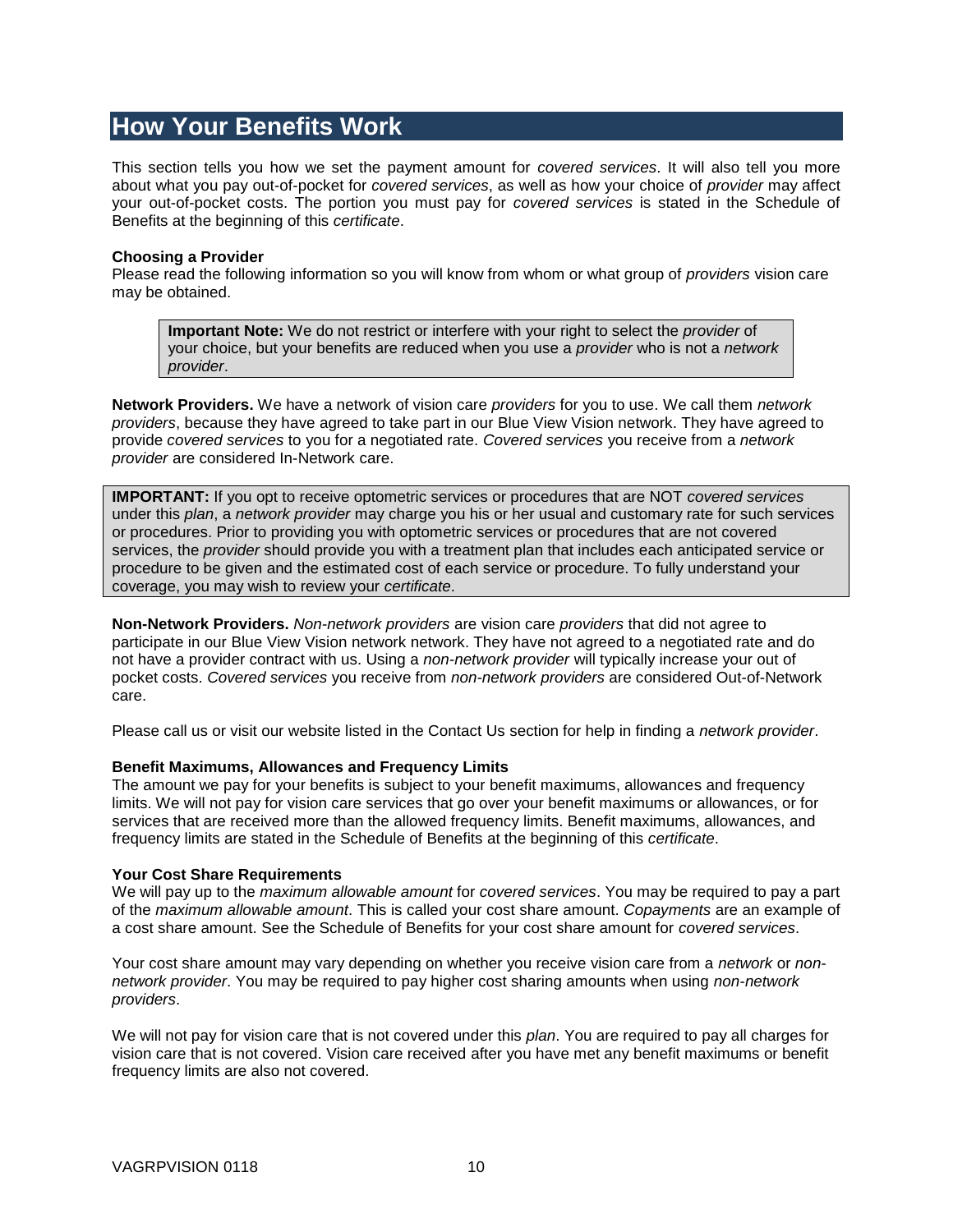# <span id="page-10-0"></span>**Covered Services**

The following services or supplies are covered subject to our Conditions of Service. We will only pay for vision care that is listed in this section. We will not pay for vision care listed in the Exclusions section. See your Schedule of Benefits for more information on your allowances and your benefit frequencies.

**Routine Eye Exam.** Your *plan* covers a complete eye exam with dilation as needed. The exam is used to check all aspects of your vision, including the structure of the eyes and how well they work together.

**Eyeglass Lenses.** You have a choice in your eyeglass lenses. Eyeglass lenses include factory scratch coating at no additional cost. Your dependent children under 19 may also receive polycarbonate and photochromic eyeglass lenses at no additional cost when received from a network provider.

Covered eyeglass lenses include plastic (CR39) lenses up to 55 mm in:

- single vision
- bifocal
- $\bullet$  trifocal (FT 25-28)

**Frames.** You have a benefit allowance towards your choice of frames. You may apply the allowance toward the purchase of any frame. If your frame choice is more than your allowance, then you are responsible for the balance. The Schedule of Benefits lists your allowance and benefit frequency.

**Contact Lenses.** This plan covers elective or non-elective contact lenses. You may receive a benefit for elective contact lenses or non-elective contact lenses, but not both.

Contact lenses are in lieu of your eyeglasses benefit. If you receive elective or non-elective contact lenses then no benefits will be available for eyeglass lenses until you satisfy the benefit frequency listed in the Schedule of Benefits.

Elective Contact Lenses. Elective contact lenses are contacts that you choose for appearance or comfort.

Non-Elective Contact Lenses. Non-elective contact lenses are prescribed by your provider for diagnoses listed below:

- Keratoconus where the patient is not correctable to 20/40 in either or both eyes using standard spectacle lenses.
- High Ametropia exceeding -12D or +9D in spherical equivalent.
- Anisometropia of 3D or more.
- Patients whose vision can be corrected three lines of improvement on the visual acuity chart when compared to best corrected standard spectacle lenses.

**Important Note:** We will not reimburse for non-elective contact lenses for any member who has undergone prior elective corneal surgery, such as radial keratotomy (RK), photorefractive keratectomy (PRK), or LASIK.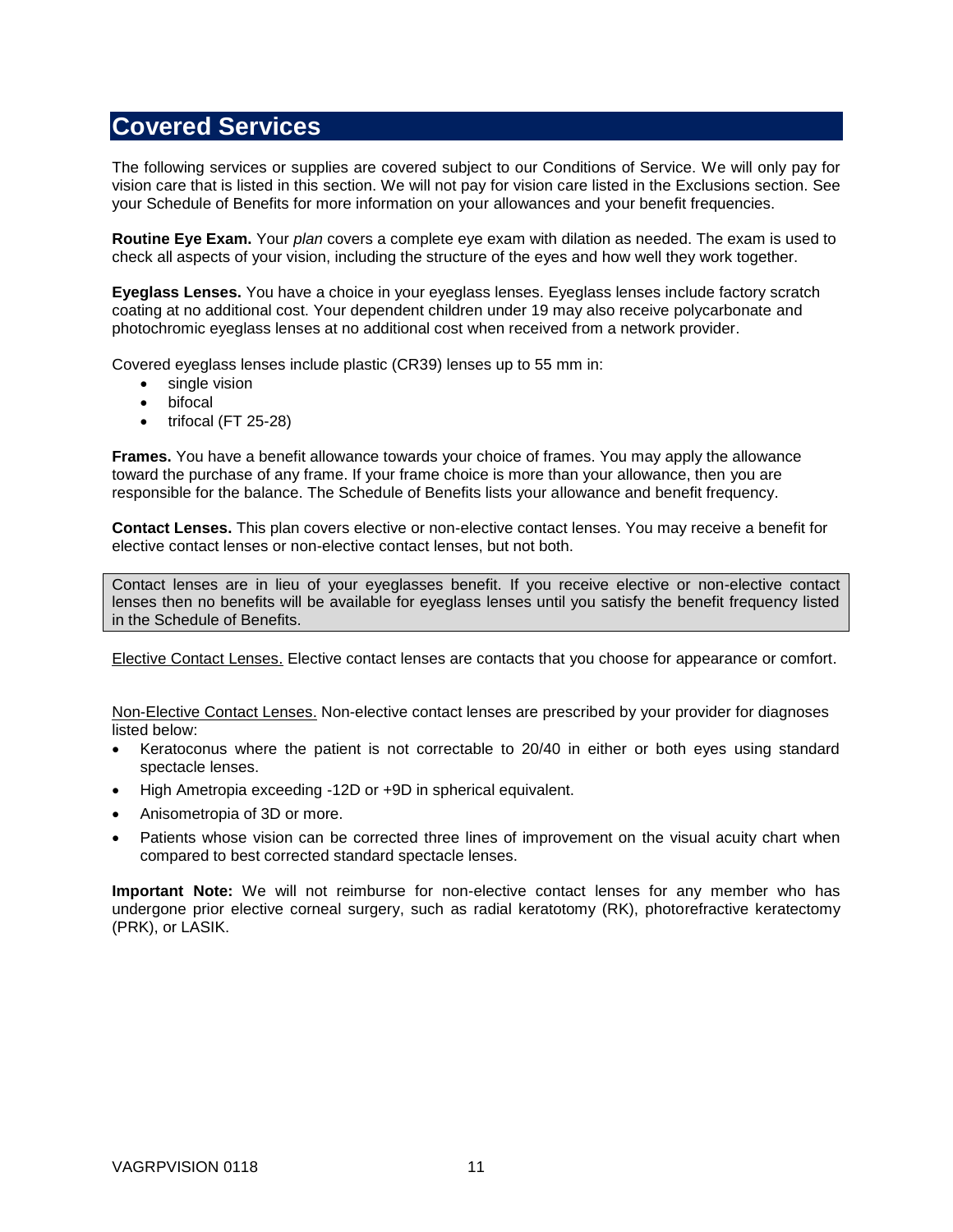### <span id="page-11-0"></span>**Exclusions**

We will not pay for services incurred for, or in connection with, any of the items below.

- **Not specifically listed**. Services not listed in the Covered Services section of this *certificate*.
- **Sunglasses**. Sunglass lenses or accompanying frames.
- **Excess amounts**. Any amounts in excess of the maximum benefits stated in this *certificate*.
- **Premium contact lenses fittings**. This includes fittings for more complex applications, including toric, bifocal/multifocal, cosmetic color, post-surgical and gas permeable lenses. It also includes extended/overnight wear lenses.
- **Cosmetic Options**. Cosmetic lens options not specifically listed in the Covered Services section of this *certificate*.
- **Non-prescription lenses**. Any non-prescription lenses, eyeglasses or contacts, or plano lenses or lenses that have no refractive power.
- **Eye surgery**. Any diagnostic testing or medical or surgical treatment of the eyes, including any eye surgery solely or primarily for the purpose of correcting refractive defects of the eye, such as nearsightedness (myopia) and/or astigmatism. We also will not cover any contact lenses or eyeglasses required as a result of this surgery.
- **Lost or broken lenses or frames**. Any lost or broken lenses or frames, unless you have reached a new *benefit period*.
- **Experimental or investigative**. Any experimental or investigative services or materials.
- **Uninsured**. Services received before your *effective date* or after your coverage ends.
- **Voluntary payment**. Services for which you are not legally obligated to pay, for which you are not charged, or for which no charge is made in the absence of insurance coverage.
- **Work-related**. Any condition for which benefits are recovered or can be recovered, either by adjudication, settlement or otherwise, under any workers' compensation law or similar law, even if you do not claim those benefits. If there is a dispute or substantial uncertainty as to whether benefits may be recovered for those condition pursuant to any workers' compensation law or similar law, we will provide the benefits of this plan for such condition, subject to our right to a lien or other recovery applicable law.
- **Government treatment**. Any services actually given to you by a local, state, or federal government agency, or by a public school system or school district, except when payment under this plan is expressly required by federal or state law. We will not cover payment for these services if you are not required to pay for them or they are given to you for free.
- **Non-licensed vision care providers**. Treatment or services rendered by non-licensed providers and treatment or services for which the provider of services is not required to be licensed. This includes treatment or services from a non-licensed vision care provider under the supervision of a licensed physician or licensed vision care provider, except as specifically provided or arranged by us.
- **Services of relatives**. Professional services or supplies received from a person who lives in your home or who is related to you by blood or marriage.
- **Hospital care**. Inpatient or outpatient hospital vision care.
- **Orthoptics**. Orthoptics or vision training and any associated supplemental testing.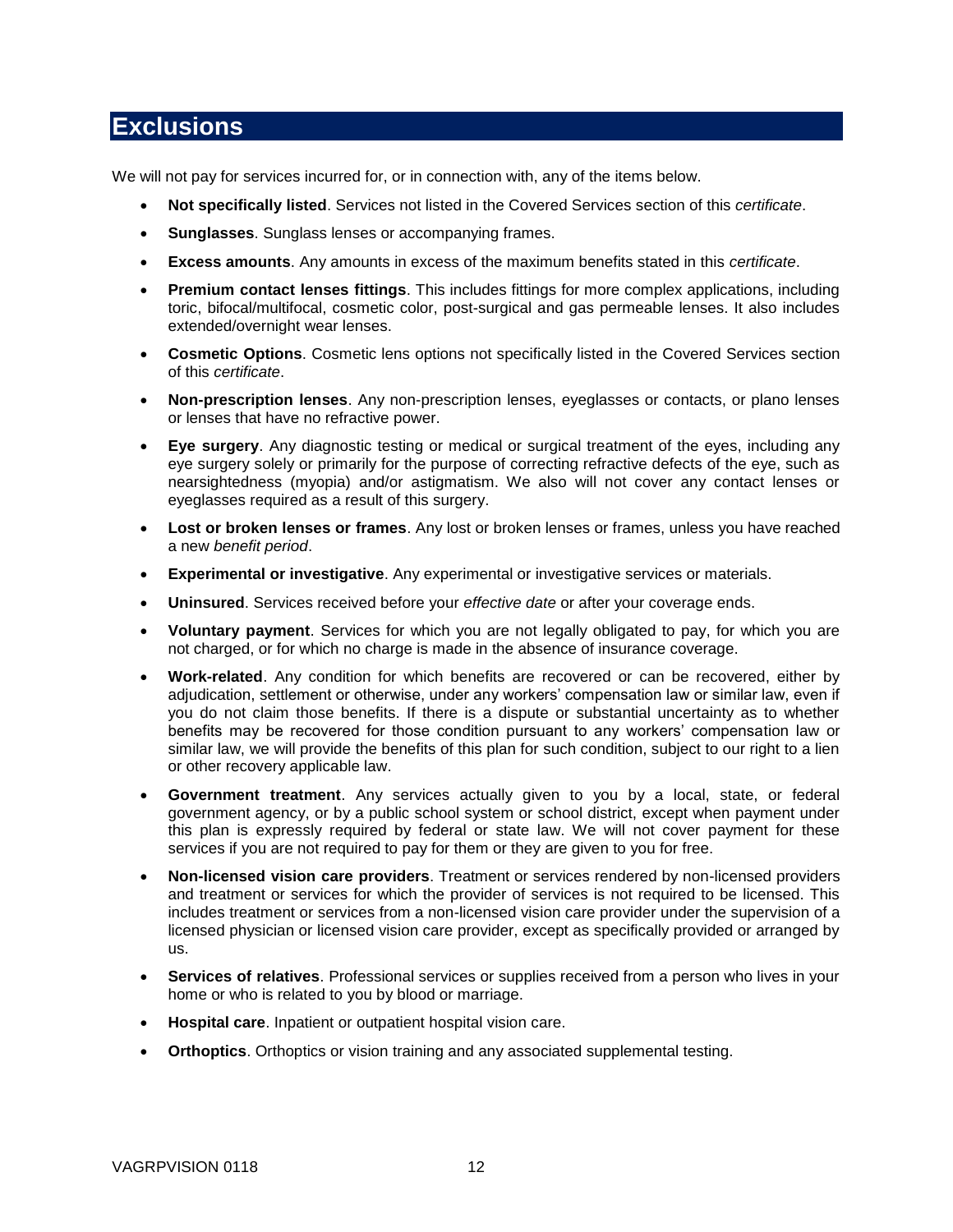## <span id="page-12-0"></span>**How to Submit a Claim**

This section describes how you submit a claim and what information you should include on your claim. When you receive care from a *network provider*, you do not need to file a claim. The *network provider* will do this for you. However, if you receive vision care from a *non-network provider*, you will need to submit a claim to us.

**Notice of Claim.** After you receive vision care you will need to contact us, either by phone or mail (see contact information listed below). You should contact us within 20 days of the date you received vision care so we can provide to you claim forms for filing. Notice given by someone on your behalf, or to any agent authorized by us, within information to identify you will be deemed notice to us. If you are unable to contact us within 20 days, it does not mean we will not pay for your claim. Just contact us as soon as reasonably possible.

**Claim Forms.** We will provide claim forms within 15 days after you notify us. The claim form will have instructions on how to fill it out and where to submit. If you do not receive a claim form within 15 days of your claim notice, you may send us an itemized bill instead. The itemized bill should include the following:

- the date of service;
- the patient's name, date of birth, and identification number;
- the type and place of service;
- your signature and the provider's signature.

**Proof of Loss.** Your written proof of loss (such as the claim form or an itemized bill) should be provided to us within 90 days after the date of you received vision care. If it is not reasonably possible to provide your written proof of loss within this time, we will not invalidate or reduce your claim. However, you must send it as soon as reasonably possible, and in no event later than a year from when it was due, unless you are legally incapacitated.

### **Notice of claim, claim forms and itemized bills can be sent to the following address:**

Blue View Vision P.O. Box 8504 Mason, OH 45040-7111 Phone: (866) 723-0515

**Time of Payment of Claims.** We will pay claims immediately once we receive written proof of your claim, but not later than 60 days after we receive your proper written proof of loss.

**Payment of Claims.** We will pay claims directly to *providers* if they have an assignment of benefits on file. If the *provider* does not have an assignment of benefits on file then we will pay claims to you. If you pass away, we will pay claims to your designated beneficiary or to your estate if there is no assignment of benefits.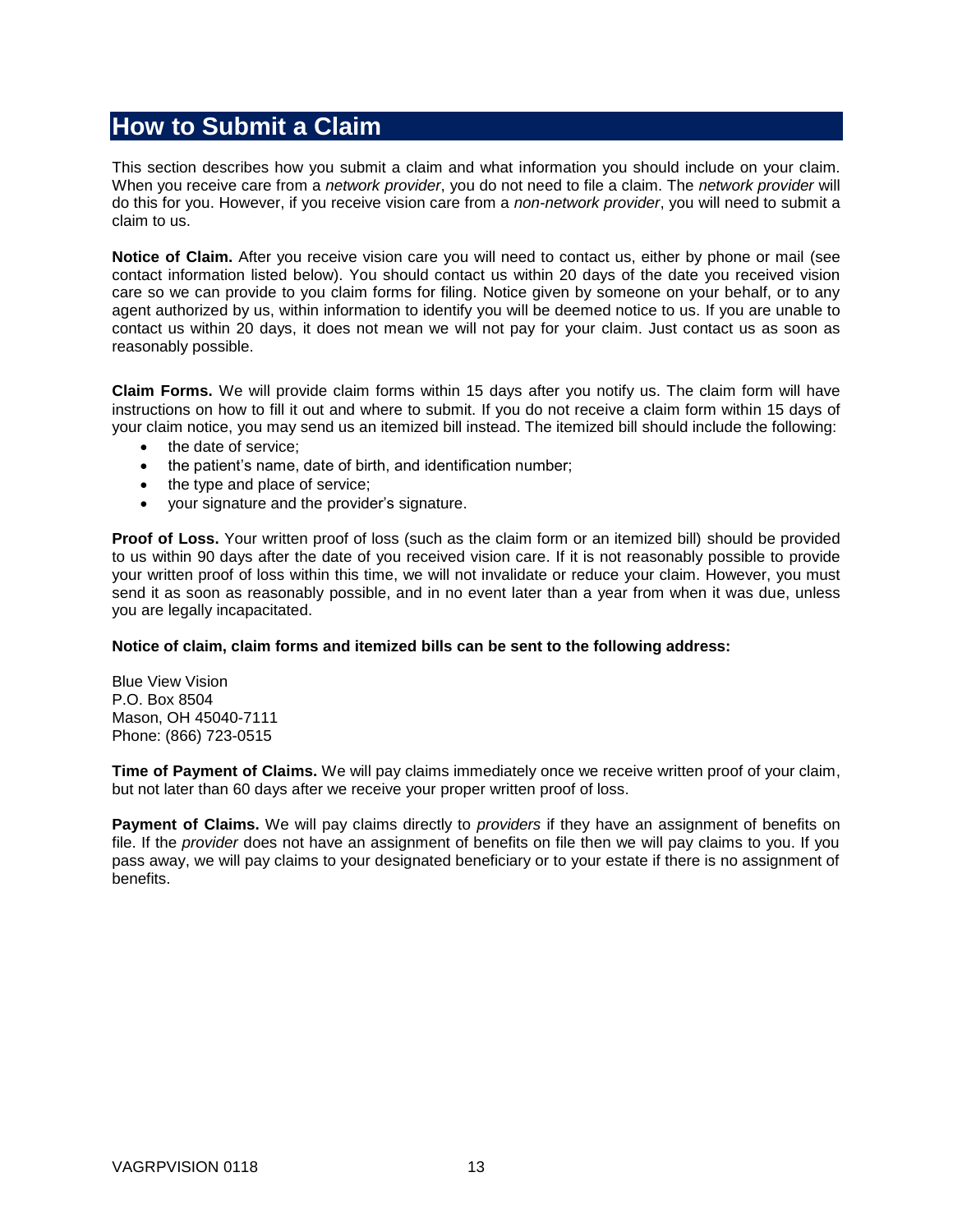### <span id="page-13-0"></span>**General Provisions**

**Entire Contract – Changes.** Your *plan* is the entire contract of insurance. Your *plan* is made up of this *certificate*, your application (if any), and any amendments. In addition, your employer has the *group contract* and the group master application, which are also part of your *plan*. An executive officer must endorse any change that we issue for it to be valid. No agent has authority to change this *plan* or to waive any of its provisions. All statements made by you or your employer shall be deemed representations and not warranties. No written statement made by you will be used in any contest unless a copy of the statement is furnished to you, or to your beneficiary or personal representative.

**Incontestability.** The validity of this *plan* will not be contested, except for nonpayment of premiums, after it has been in force for two years from its date of issue. No statement made by you or your *dependents* relating to you or your *dependent's* insurability will be used to contest the validity of this *certificate* unless the statement is contained in a written instrument signed by your or your *dependents*.

**Physical Examinations.** We may have you examined as reasonably needed while we are deciding to pay a claim.

**Change of Beneficiary.** You have the right to choose your own beneficiary.

**Independent Contractors.** *Providers* are not our agents or employees. They do not have the ability to waive or alter your *plan*. We are not responsible for any damages or injuries as a result of receiving care from them.

**Right of Recovery.** When we overpay a claim, we have the right to recover our overpayment. We may recover our overpayment from you, the person we paid, or another plan.

**Benefits not Transferable.** You are the only person able to receive benefits under this *plan*. You are not able to transfer your benefits to anyone else.

**Legal Actions.** No action at law or in equity shall be brought to recover on this *plan* prior to the expiration of 60 days after written proof of loss has been furnished in accordance with the requirements of this *plan*. No such action shall be brought after the expiration of three years after the time written proof of loss is required to be furnished.

**Conformity to the Law.** The laws of the Commonwealth of Virginia will be used to interpret any part of this *plan*.

**Coordination of Benefits.** We consider this *plan* primary in all circumstances.

**Grace Period**. Your employer is responsible to pay premiums on your behalf. After the first premium payment, your employer has a grace period of 31 days to pay any premium due. During the grace period, your coverage will continue in force unless your employer has given us written notice to cancel the coverage in accordance with the terms of the *group contract*.

**Modifications**. We may change this plan, including the premiums, at any time by providing notice to the *group* at least 60 days before the change takes effect.

**Notice of Privacy Practices.** We maintain a privacy program designed to protect your health information consistent with applicable law. In addition to various laws governing your privacy, we have our own privacy policies and procedures in place that are designed to protect your information. We are required by law to provide individuals with notice of our legal duties and privacy practices. To obtain a copy of this notice, call us or visit the website listed in the Contact Us section of this *certificate*.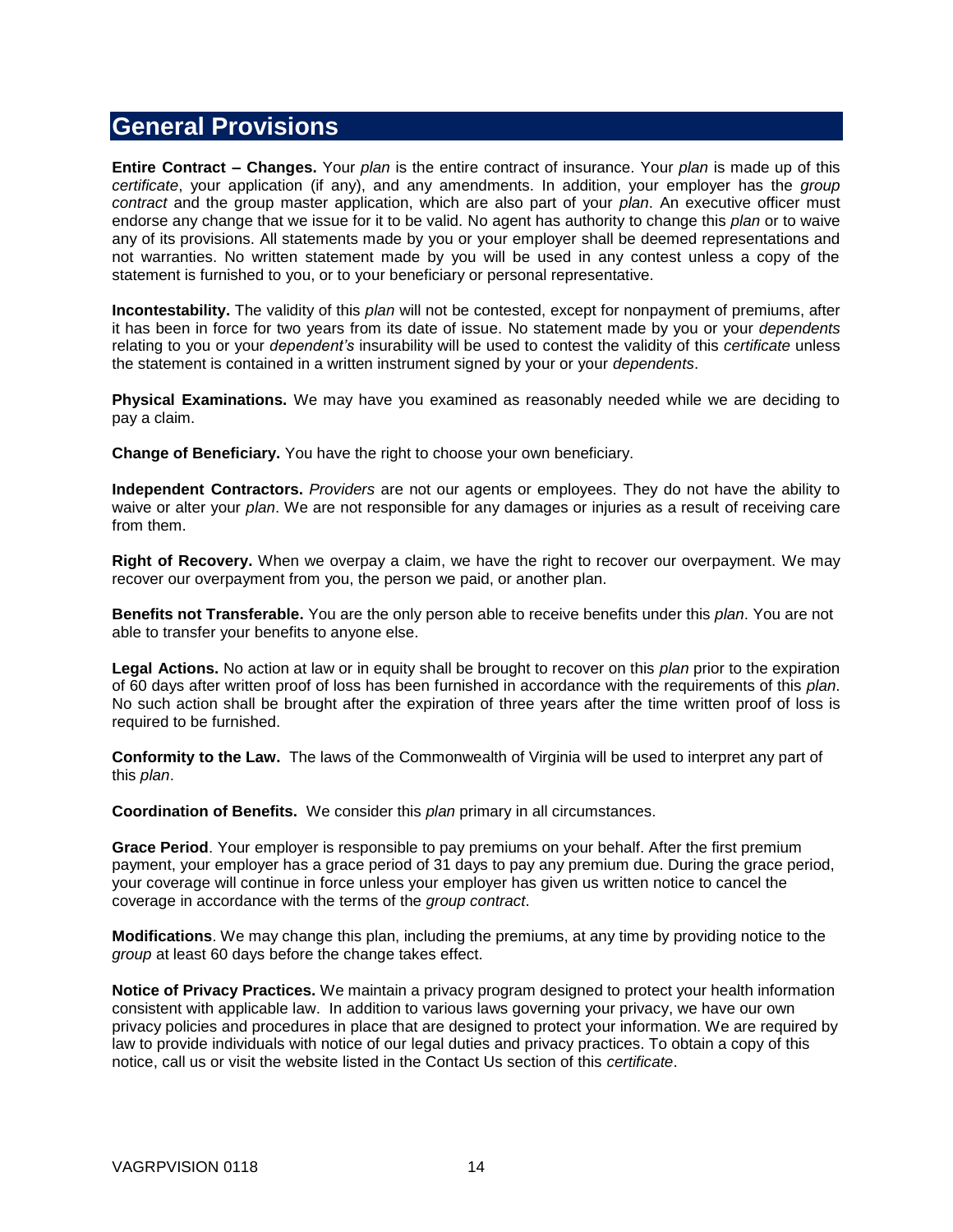### **Claims Experience**

Upon employer request, we will provide a complete record of claims experience. This record shall be made available promptly to the policyholder upon request made not less than 30 days prior to the date upon which the premiums or contractual terms of the policy, contract or plan may be amended.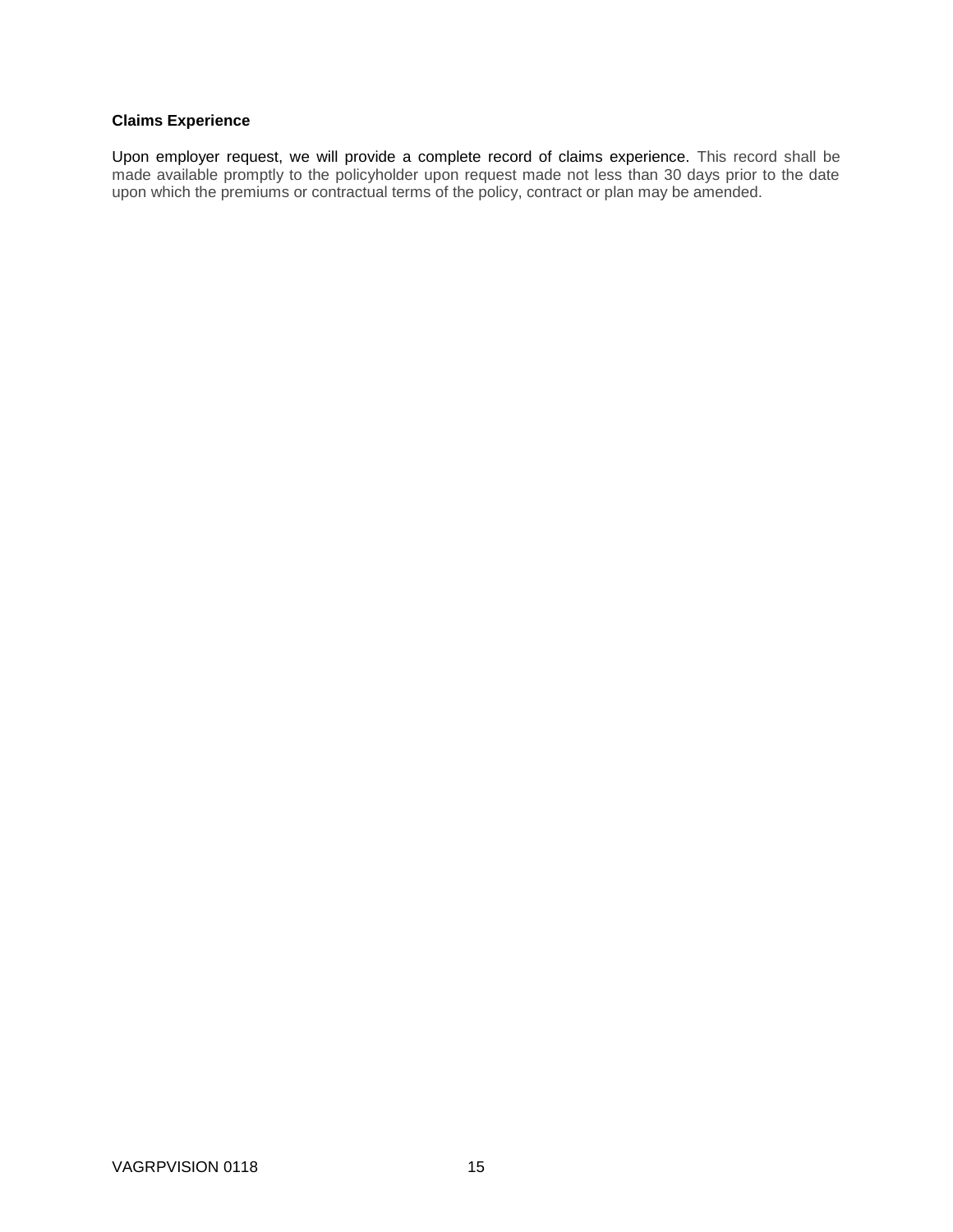# <span id="page-15-0"></span>**COMPLAINTS AND APPEALS**

This section will tell you how to contact us when you have questions, suggestions, concerns, or complaints.

#### **Complaints**

We provide quality member satisfaction services through our customer service center. All of our customer service representatives are responsible for addressing your concerns in a manner that is accurate, courteous, respectful and prompt. They are available to:

- answer questions you have about your benefits, our network of *providers*, information about claims, and our policies and procedures;
- make sure your suggestions are brought to the attention of appropriate person at Anthem; and
- provide assistance to you when you want to file an appeal.

Please have your identification number (found on your ID card) handy when you contact customer service. We use this number to locate your important records with the least amount of inconvenience to you.

If you have a concern about the quality of care offered to you by a *network provider*, such as waiting times or *provider* demeanor, we encourage you to discuss your concerns with the *provider* directly before you contact our customer service.

#### **Appeals**

If you do not agree with a claim denial made by us, you have a right to a full and fair review. You must submit your appeal to us in writing within 180 days from the date you received our claim denial notification. In support of your appeal, you may submit written comments, documents, records, or other information you think is relevant. Send your appeal to:

Blue View Vision 555 Middle Creek Parkway Colorado Springs, CO 80921 Phone: (866) 723-0515

Upon request and without charge, you will be provided reasonable access to and copies of all documents, records and other information relevant to or considered in our initial claim denial.

The person reviewing your appeal will not be the same person(s) who made the initial claim denial, nor will they be a subordinate or supervisor of the person(s) who made the initial claim denial. The person reviewing will also have appropriate medical and professional expertise and credentials to make a determination on your appeal. We will notify you of our determination in your appeal within 30 days upon receipt.

If you are not satisfied with the determination of your appeal, you may submit a second level appeal. The second level appeal must be submitted in writing within 180 days of the notice of our determination in the first appeal. You do not have to re-send the information that you submitted for your first appeal, but you are encouraged to submit any additional information that you think is important for review. We will notify you of our determination in your second level appeal within 30 days upon receipt.

### **Authorized Representative**

You may authorize another person to represent you and with whom you want us to communicate regarding any specific claims or appeals. No authorization is required for treating *provider* to make a claim or appeal on your behalf. To authorize another person to represent you, contact our customer service department via the phone number listed in the How to Contact Us section. You can revoke the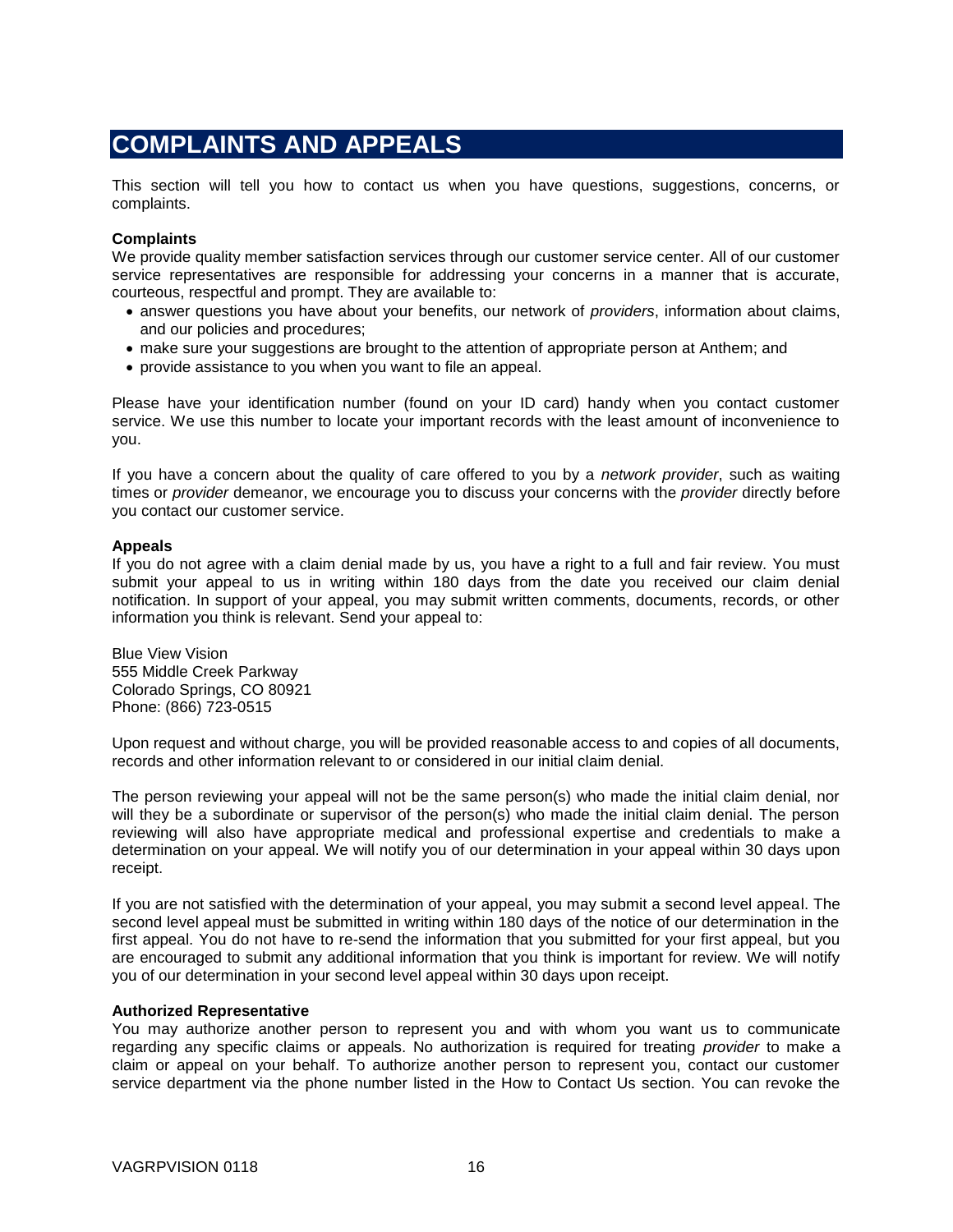authorized representative at any time. You can authorize only one person as your representative at a time.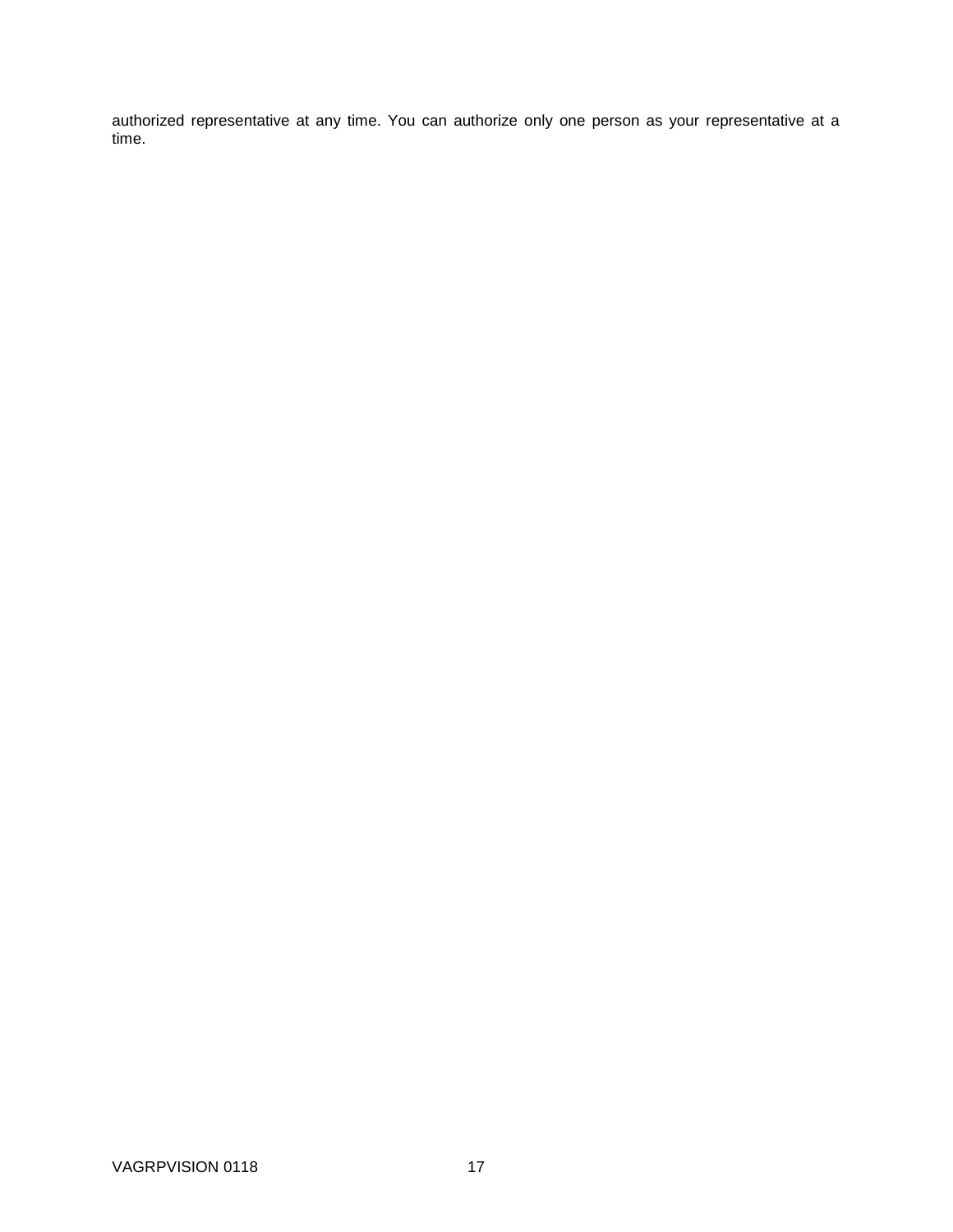## <span id="page-17-0"></span>**Definitions**

The meanings of key terms used in this *certificate* are shown below. Whenever any of the key terms shown below appear, they will appear in italicized letters. When any of the terms below are italicized in your *certificate*, you should refer to this section.

**Certificate.** This booklet, which is a summary of the terms and conditions of the benefits of this *plan*. It is attached to and is a part of the *group contract*. It is also subject to the terms of the *group contract*.

**Copay or Copayment.** A fixed dollar amount that you are responsible to pay for *covered services*. See the Schedule of Benefits for your copay amounts.

**Covered Services**. Services, supplies or treatments that are listed as in the Covered Services section of this *certificate*. A covered service is incurred on the date the service, supply or treatment was provided to you. To be considered a covered services, the service must be:

- within the scope of the license of the *provider* performing the service;
- rendered while coverage under this *certificate* is in force;
- within the *maximum allowable amount*;
- not specifically excluded or limited by the *certificate*;
- specifically listed as a benefit within this *certificate*.

**Dependent.** A person of the *subscriber's* family who is eligible for coverage under the *plan* as described in the Eligibility and Enrollment section of this *certificate*.

**Effective Date.** The date your coverage begins under this *plan*.

**Group.** The employer which has entered into a contract with us to provide the benefits of this *plan*.

**Group Contract.** The contract issued by us to the *group* as a means of providing certain benefits to the *group's* employees or other members] and eligible *dependents*.

**Maximum Allowable Amount.** This is the maximum amount we will pay for *covered services*. It is based on our established network fee schedule. See the How Your Benefits Work section for more information on how we determine the maximum allowable amount.

**Member.** Any person (*subscriber* or *dependent*) enrolled for coverage under this *plan*.

**Network Provider.** A *provider* who has entered into a contractual agreement with us for the network associated with this *plan*. They also accept our payment plus your cost-share as payment in full for *covered services*.

**Non-Network Provider.** A *provider* who has not entered into a contractual agreement with us for the network associated with this *plan*.

**Plan.** The entire set of benefits, conditions, exclusions and limitations that make up your coverage. It consists of this *certificate*, your application (if any), any endorsements, the *group contract,* and the group master application.

**Provider.** A duly licensed person or facility that provides vision services within the scope of an applicable license.

**Subscriber.** The employee or other member of the *group*] that has enrolled and been accepted for coverage under this *plan*.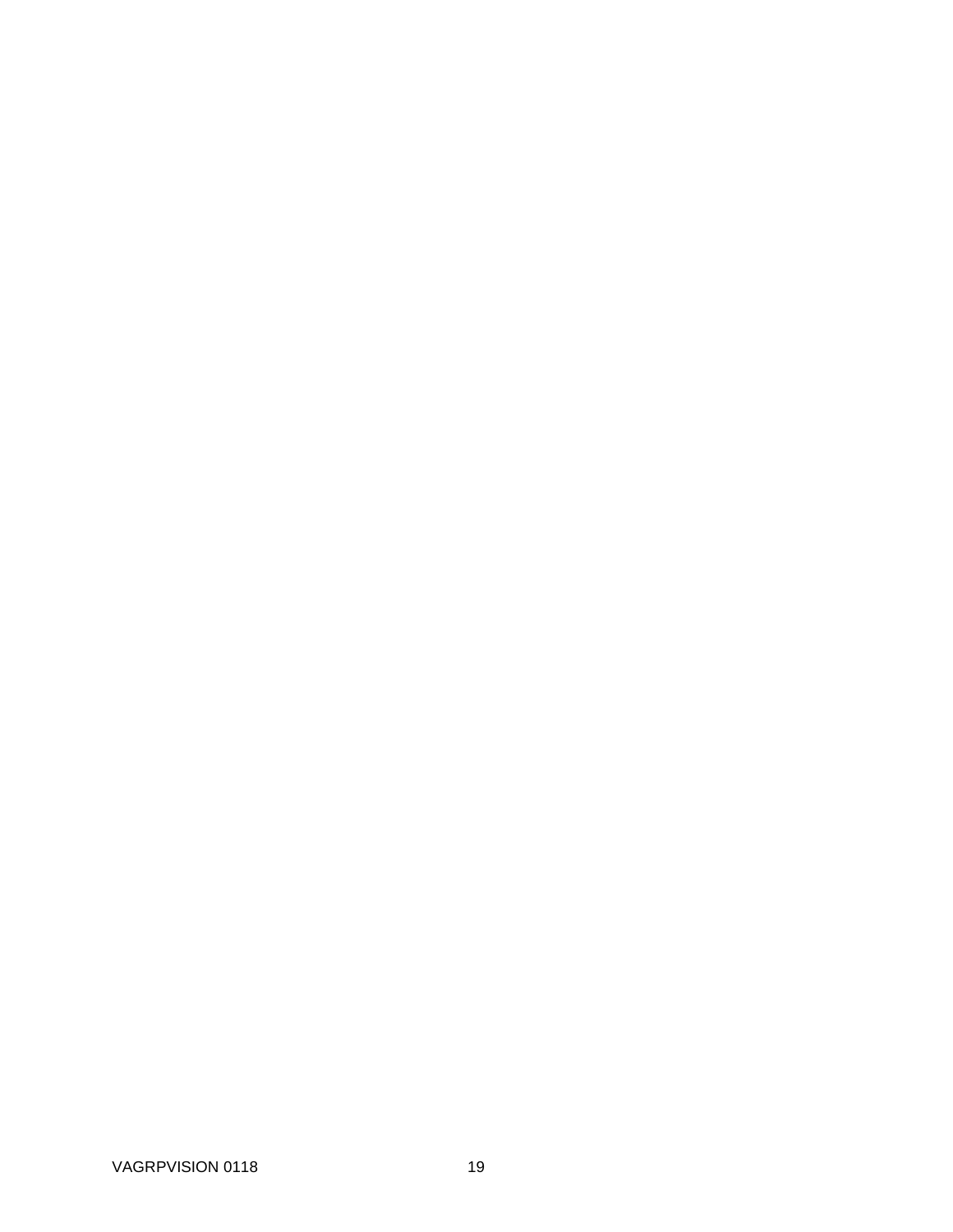# <span id="page-19-0"></span>**Get Help In Your language**

**Curious to know what all this says? We would be too. Here's the English version:** You have the right to get this information and help in your language for free. Call the Member Services number on your ID card for help. (TTY/TDD: 711)

Separate from our language assistance program, we make documents available in alternate formats for members with visual impairments. If you need a copy of this document in an alternate format, please call the customer service telephone number on the back of your ID card.

### **Spanish**

Tiene el derecho de obtener esta información y ayuda en su idioma en forma gratuita. Llame al número de Servicios para Miembros que figura en su tarjeta de identificación para obtener ayuda**. (TTY/TDD: 711)**

### **Amharic**

ይህንን መረጃ እና እገዛ በቋንቋዎ በነጻ እገዛ የማግኘት መብት አልዎት። ለእገዛ በመታወቂያዎ ላይ ያለውን የአባል አገልግሎቶች ቁጥር ይደውሉ። (TTY/TDD: 711)

### **Arabic**

يحق لك الحصول على هذه المعلومات والمساعدة بلغتك مجانًا. اتصل برقم خدمات األعضاء الموجود على بطاقة التعريف الخاصة بك .)DD7:DTT/YTT(للمساعدة

### **Bassa**

M̀ ɓédé dyí-ɓèdɛ̀ìn-dɛ̀ɔ̀ ɓɛ́ m̀ ké bɔ̃ nìà kɛ kè gbo-kpá- kpá dyé dé m̀ ɓíd̩í-wùd̥ùǔn ɓó pídyi. Đá mɛ́ɓà jè gbo-gmɔ̀ Kpòè nòɓà nìà nì Dyí-dyoìn-bề5 kõɛ ɓé m̀ ké gbo-kpá-kpá dyé. **(TTY/TDD: 711)** 

### **Bengali**

বিনামল্যে এই তথ্য পাওয়ার ও আপনার ভাষায় সাহায্য করার অধিকার আপনার আছে। সাহায্যের জন্য আপনার আইডি কায্িে থাকা সদসে পডরয্েবা ন্ম্বয্র কল করুন্। **(TTY/TDD: 711)**

### **Chinese**

您有權使用您的語言免費獲得該資訊和協助。請撥打您的 ID 卡上的成員服務號碼尋求協助。**(TTY/TDD: 711)**

### **Farsi**

شما این حق را دارید که این اطالعات و کمکها را به صورت رایگان به زبان خودتان دریافت کنید. برای دریافت کمک به شماره مرکز خدمات اعضاء که بر روی کارت شناساییتان درج شده است، تماس بگیرید.(711 :TDD/TTY(

### **French**

Vous avez le droit d'accéder gratuitement à ces informations et à une aide dans votre langue. Pour cela, veuillez appeler le numéro des Services destinés aux membres qui figure sur votre carte d'identification. (TTY/TDD: 711)

### **German**

Sie haben das Recht, diese Informationen und Unterstützung kostenlos in Ihrer Sprache zu erhalten. Rufen Sie die auf Ihrer ID-Karte angegebene Servicenummer für Mitglieder an, um Hilfe anzufordern. (TTY/TDD: 711)